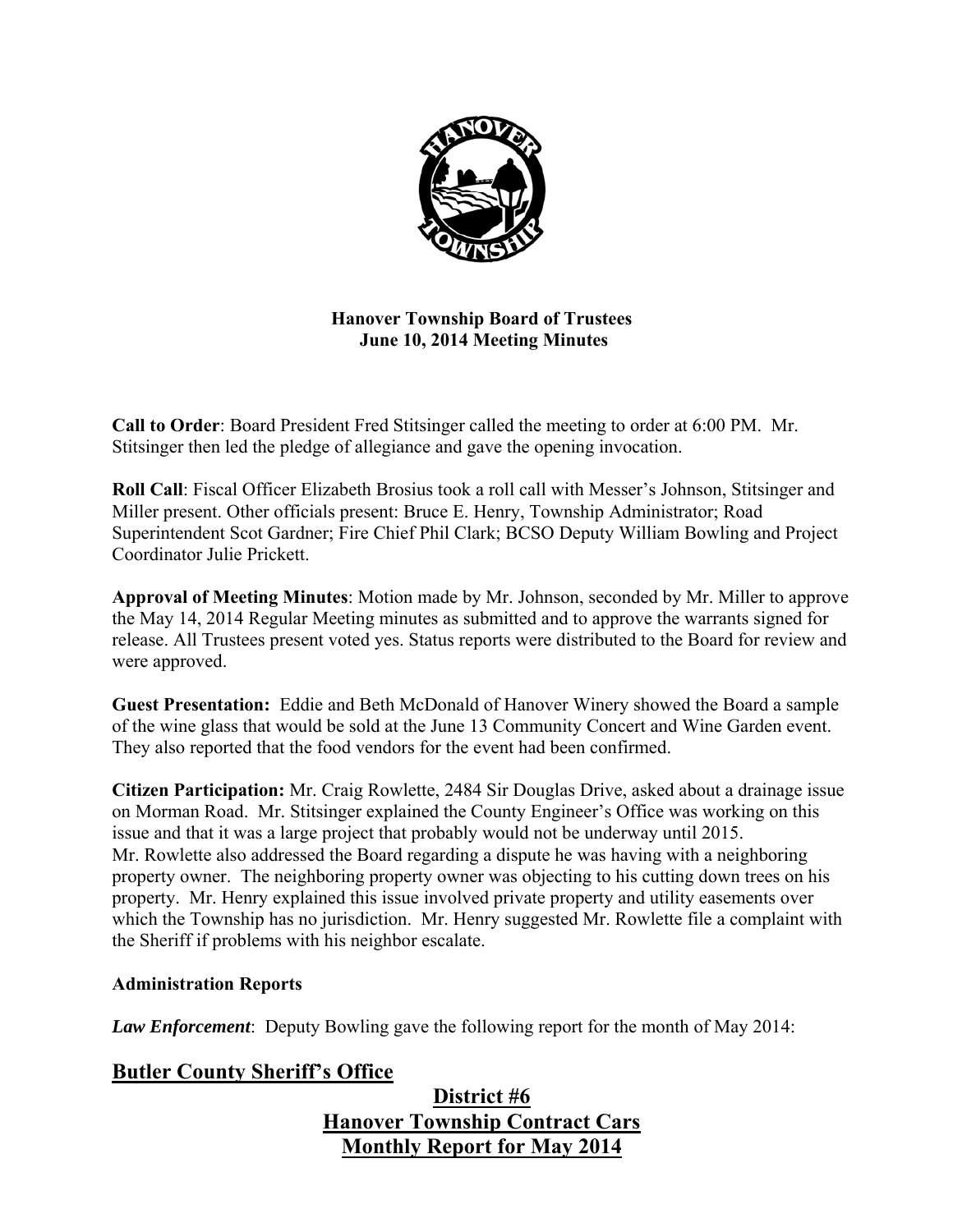| <b>Activity Area</b>                             | <b>Month Totals</b> |                |
|--------------------------------------------------|---------------------|----------------|
| Dispatched Calls: 141<br>$\bullet$               |                     | 711            |
| Felony Reports: 6<br>$\bullet$                   |                     | 30             |
| Misdemeanor Reports: 11                          |                     | 87             |
| Non-Injury Crash: 5<br>$\bullet$                 |                     | 53             |
| Injury Crash: 03                                 |                     | 27             |
|                                                  |                     |                |
| Assists/Back Up: 26                              |                     | 156            |
| Felony Arrests: 3<br>$\bullet$                   |                     | 10             |
| Misdemeanor Arrests: 13                          |                     | 42             |
| <b>OMVI</b> Arrests: 0                           |                     | 08             |
|                                                  |                     | .60            |
| Traffic Stops: 28<br>$\bullet$                   |                     | 161            |
| Moving Citations:15<br>$\bullet$                 |                     | 97             |
| <b>Warning Citations: 13</b>                     |                     | 73             |
| FI Cards: 0<br>$\bullet$                         |                     | 0 <sub>0</sub> |
| Civil Papers Served: 0<br>$\bullet$              |                     | 0 <sub>0</sub> |
| <b>Business Alarms: 1</b><br>$\bullet$           |                     | 16             |
| Residential Alarms: 12                           |                     | 47             |
| Special Details: 4                               |                     | 07             |
| COPS Times: $4,670$ ( <i>Min.</i> )<br>$\bullet$ |                     | 26,420         |
| Vacation Checks: 15                              |                     | 95             |

\*\*\*\*\*\*\*\*\*\*\*\*\*\*\*\*\*\*\*\*\*\*\*\*\*\*\*\*\*\*\*\*\*\*\*\*\*\*\*\*\*\*\*\*\*\*\*\*\*\*\*\*\*\*\*\*\*\*\*\*\*\*\*\*\*\*\*\*\*\*\*\*\*

*Fire/EMS*: Chief Clark gave the following report for the month of May 2014:

# **Hanover Township Fire Department Monthly Report for May 2014- Phil Clark Fire Chief (Presented in June 2014)**

Run and detail activity for the Fire and EMS operations are reflected in the following numbers:

| $\bullet$ | <b>Emergency Medical Operations/Squad Runs:</b> | 48 |
|-----------|-------------------------------------------------|----|
| $\bullet$ | Motor Vehicle Accidents:                        | 06 |
| $\bullet$ | Fire Runs:                                      | 10 |
| $\bullet$ | Fire Inspections:                               | 08 |
| $\bullet$ | Air & Light Truck Call Out:                     |    |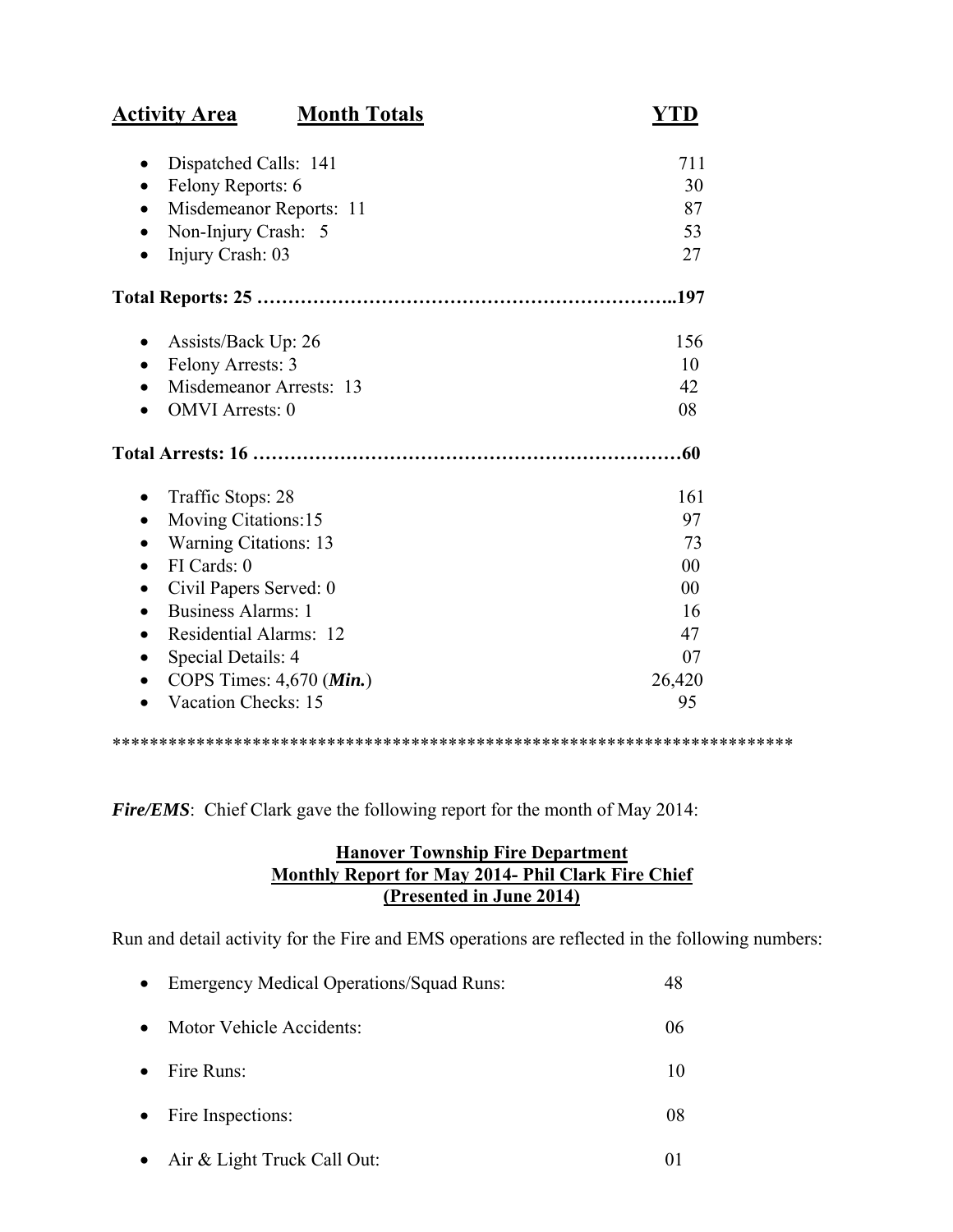| • Total for the month: | <b>73 Runs/Operations</b><br>(65 Fire/EMS Runs) |
|------------------------|-------------------------------------------------|
| $\bullet$ Other        | 00                                              |
| • Knox Box Details     | 00                                              |

#### **Total Year to Date: 336 Runs/Operations**

(May 2013: 70 Runs/Operations)

| 750 | Eight Year Average: 685 |
|-----|-------------------------|
| 693 |                         |
| 719 |                         |
| 748 |                         |
| 676 |                         |
| 669 |                         |
| 717 |                         |
| 505 |                         |
|     |                         |

*Road/Cemetery*: Mr. Gardner presented the following report for the month of May 2014:

#### **SUPERINTENDENT'S REPORTS (June 10, 2014)**

Millville Cemetery Operations Report May 1 through May 31, 2014

| 0 Graves sold to Township residents $(a)$ \$610)----------\$    | 0.00        |
|-----------------------------------------------------------------|-------------|
|                                                                 | 0.00        |
|                                                                 | 0.00        |
|                                                                 | $1,800.00*$ |
|                                                                 | 0.00        |
|                                                                 | 0.00        |
| <b>Foundation and Marker installation fees----------------S</b> | 384.00      |
|                                                                 | 2,184.00    |
| *2 @ regular fee of $$900 = $1800$                              |             |

Other Cemetery activities:

- 1. Mowed four times
- 2. Trimmed twice
- 3. Installed four "no parking in the grass" signs
- 4. Veterans assisted with putting out 684 flags
- 5. Gardening club put flowers out for Memorial Day

#### **Road, Streets and Park (Scot Gardner)**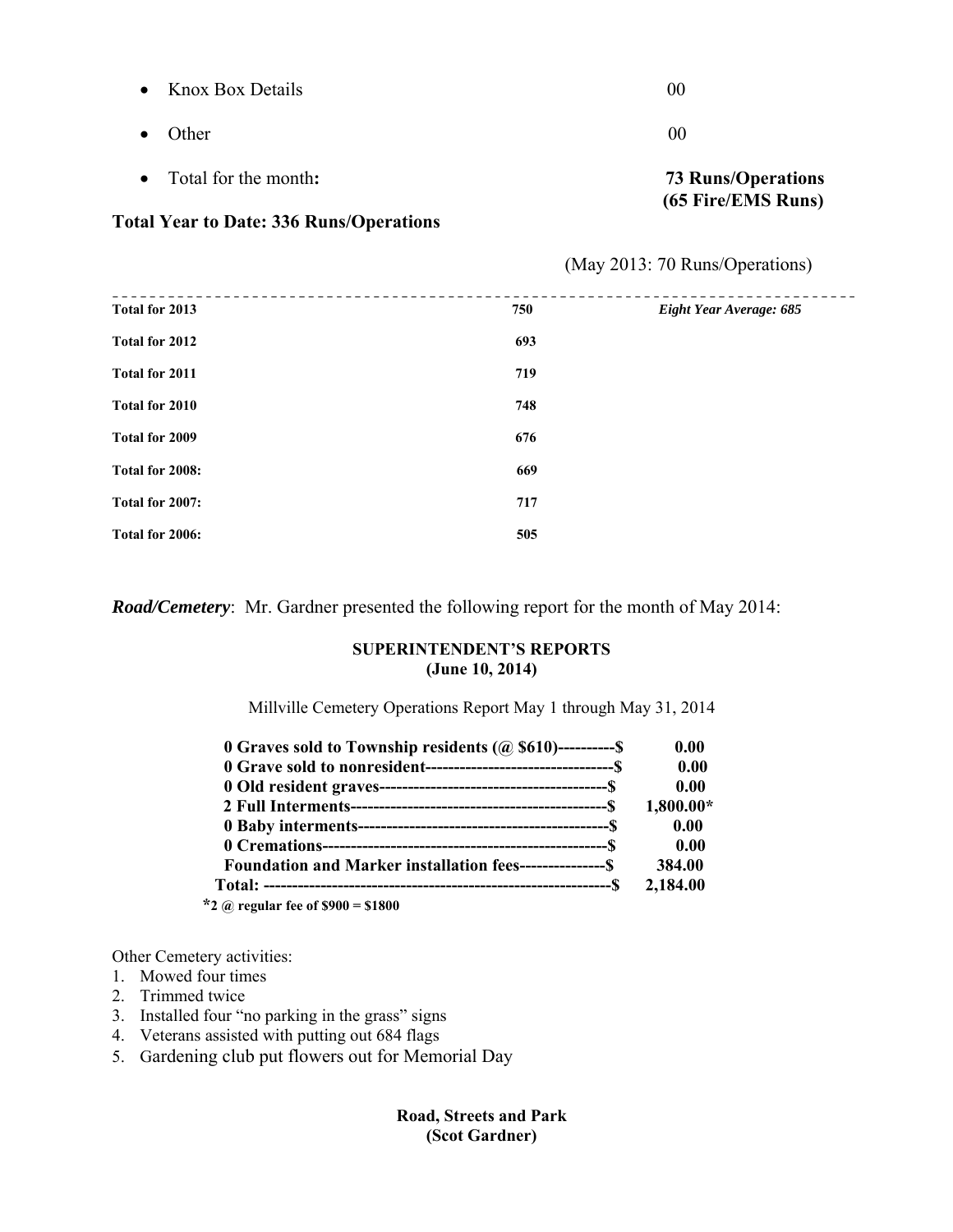- 1. Picked up brush dumped on Fatima Place.
- 2. Replaced boards on the bleachers.
- 3. Performed ditch work on Decamp.
- 4. We are well underway on our first round of roadside mowing/trimming.
- 5. Hauled three loads of fill dirt to Vizedom Road.
- 6. Replaced a ballast in a light at the Community Center.
- 7. Installed brick pavers at the Park Memorial.
- 8. Picked up brush dumped on Huston Road.
- 9. Repaired Cemetery air compressor.
- 10. Mowed grass on Township properties five times.
- 11. Raked up sticks and got cemeteries on Millville Road and Minton Road ready for Memorial Day. Also placed flags on Veterans' graves at these locations.
- 12. Planted flowers around the Veterans' Memorial flag pole at the Park.
- 13. Performed monthly truck, park and storm water inspections.

#### *Administrator's Report*

Mr. Henry presented the following report to the Board:

#### **Administrator May 2014 Summary Report (Presented June 2014)**

- **Cemetery Regulations:** Prepared copies and distributed new cemetery regulation that were adopted last month. Sent indigent burial forms for 4 possible requests for burial.
- **Fire/EMS Run Data:** Prepared report for May runs. Helped make up special event pay plan form.
- **Drainage Complaints/Citizen Relations/BCEO**: AS per Board direction prepared information and letter to BCEO for technical assistance related to drainage issues associated with Fairy Drive, Reily-Millville Road, Claude Avenue and Krucker Road.
- **Fire Department:** Prepared final docs and resolution to send to Milford Township for updated Fire Contract.
- **Board and Financial Reports**: Obtained data from the Fiscal Officer and prepared Township funds analysis for the monthly and special Board meetings. Prepared Trustee packets. Prepared numerous contracts and permits for facility rentals.
- **Workers Comp:** Followed up with BWC on Safety Grant for the Fire Department. Prepared revised budget documents and Stryker quote in order to get BWC Grant check processed.
- **Community Concert:** Continued work on finalizing details for a Community Concert to be held in the Gazebo area on June 13, 2014. Park Committee planning meetings were held. Time for the event is 5:00PM to 10:00PM. An F-4 Liquor Permit application was prepared and submitted. Special wine glasses with the Township Logo were ordered.
- **Safety Council/BWC Presentation:** Attended the May 22nd Safety Council Awards Banquet for the Township to receive the 100% achievement award from BWC.
- **Items Still Pending/Delayed**: Fuel Card follow up is still pending; Personnel Policy Review with changes still pending.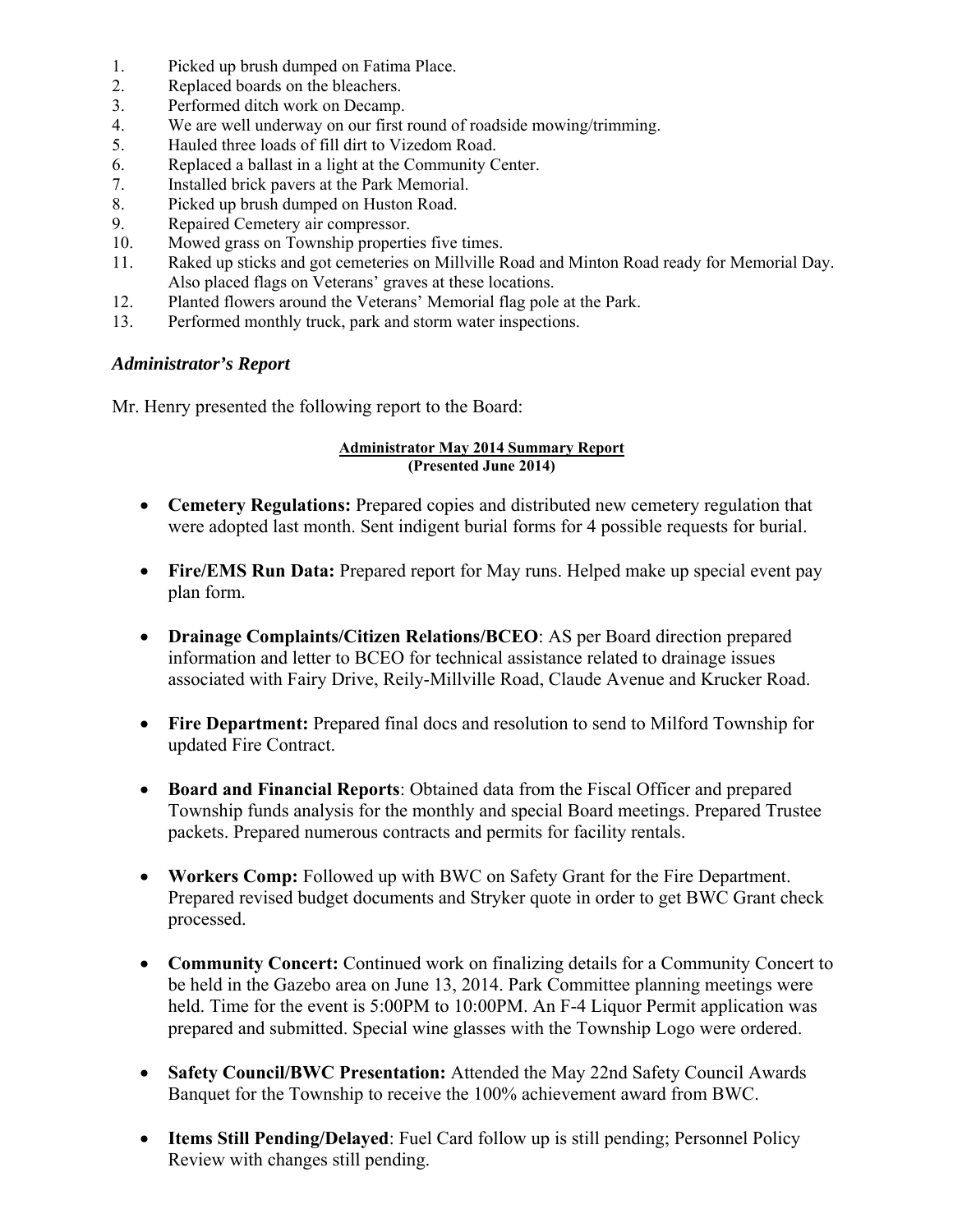- **Maintenance Issues**: Spoke with residents about yard maintenance issues on Bevington, State Route 27, Gardner Road and Old Oxford Road.
- **Building and Zoning**: Worked with Jim Fox from the County on issues related to Hogue Road, Queen Mary, US 27 and Bevington Road..

## **Personnel Actions and Other Items of Note**

Reviewing personnel and conducting evaluations as well as providing for raises or promotions either approved by motion or authorized through the respective pay plans. In process of adding seasonal and summer PT help. To be effective June 9, 2014 Caleb D. Keeler of 4433 Nichols Road has been hired as a seasonal worker (Public Works Worker) at a rate of \$7.95 per hour.

See attachment for detailed information.

## **Other General Actions**:

Continuing review of Township Rules of Conduct and Fire Department SOPs that are related for possible changes and follow up in the next 5 months.

## **Of Note- Budget Information for May 31, 2014**

**Cash Balance as of May, 2014:** \$1,524,373.14

**Total Expenditures all funds for May 2014:** \$ 93,582.00

**Total General Fund cash on Hand May 2014:** \$684,214.39 (44.89%) of Total funds)

**Total Fire/EMS Fund cash on hand May 2014**: \$350,668.01 (23.00%) of Total

#### *(Monthly Revenue and Expenditure Reports are attached.)*

Mr. Henry noted that funds are running lower than the previous year.

Chief Clark reported he had not provided the Administrator paperwork in time to be included in the Administrator's Report and requested permission to hire some additional fire department employees. Chief Clark reported he wanted to hire Erin Sarvis as a firefighter/paramedic, Aaron Locke as a firefighter, and **Krystal Sumner** as an EMT. After some discussion, Mr. Miller made a **motion** to amend and accept the Administrator's Report as amended to include the three new hires, which was seconded by Mr. Johnson. Upon roll call, all three Trustees voted yes.

#### *Old Business*

*Shady Nook Restaurant Site -- Update:* Ms. Cheryl Ommert of Columbus, Ohio addressed the Board regarding her interest in re-opening the Shady Nook Restaurant. Ms. Ommert explained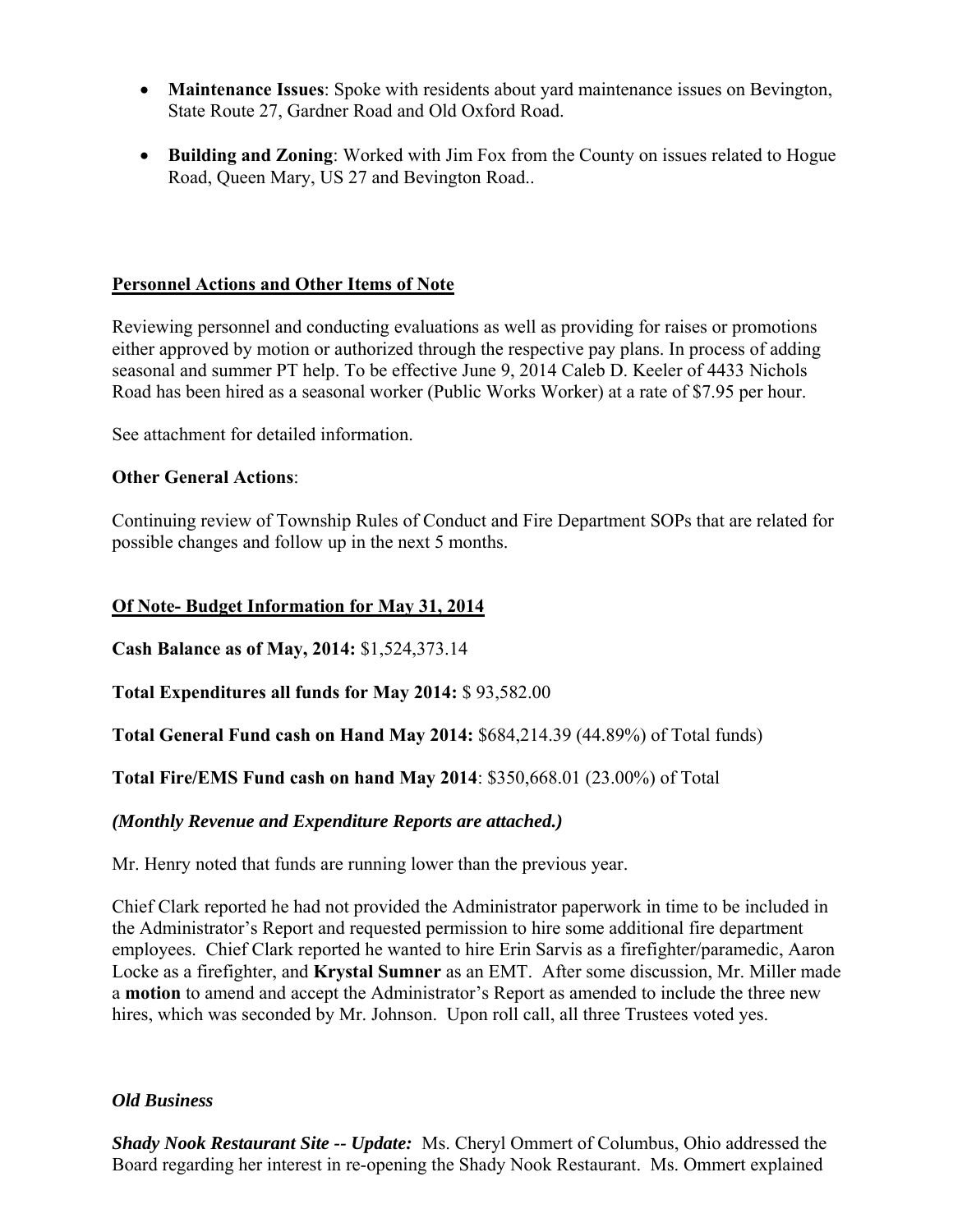she owned the property but in 2008 the County rejected her request for a variance to re-open the restaurant. At the suggestion of Mr. Henry, Ms. Ommert was seeking advice/assistance from the Board. Mr. Henry explained the Township was in the process of declaring the property a nuisance before learning of Ms. Ommert's interest in re-opening the restaurant. Mr. Henry outline two possible options the Board could consider: either use CDBG funds to tear down the structure with Ms. Ommert's approval or involve the Township's Land Use Committee to work with Jim Fox to bring the property up to Code to lay ground work for Ms. Ommert to re-approach the County Commissioners for a variance to operate the restaurant. The Board expressed its desire to support Ms. Ommert in her efforts and directed Mr. Henry to schedule a Land Use Committee meeting to discuss and review the matter.

*Community Concert Update (June 13, 2014):* Mr. Henry reported the Community Concert and Wine Garden event was scheduled for 5PM to 10PM. He reported he had received the F4 permit and had arranged for three special deputies to work the event. Set-up for the event would take place on Friday afternoon.

*Update Fire/EMS Run Data for May:* Mr. Henry reported that run volume for May was about the same as for the month of April; however, the times of day that were busiest appeared to have changed. The program appears to be working as the Fire Department is rarely requesting mutual aid and is covering runs. Mr. Henry provided run summaries to the Board for its review.

*BCEO Technical Assistance Requests – Update/Motion*: Mr. Henry referred to a resolution the Board passed at its May meeting requesting technical assistance from the County Engineer's Office on several projects in the Township. In response, the County Engineer's Office prepared a memo outlining the projects and noting the County would provide the labor and equipment for the projects with the Township paying for all materials and coordinating correspondence with affected property owners. Mr. Johnson made **a motion** to authorize proceeding with the projects as described in the June 2, 2014 BCEO memo, which was seconded by Mr. Miller. After discussion, a roll call vote was taken with Mr. Johnson and Mr. Miller voting yes and Mr. Stitsinger abstaining.

*Safety Award/Workers' Comp:* Mr. Henry reported the Township received a 100% Award at a recent Safety Council meeting. A 100% award is issued when an organization has zero workers' compensation claims during an annual reporting period. Mr. Henry noted the Township has worked very hard to bring down workers' comp claims and premiums. He also noted that Hanover Township was the only township to receive a 100% award.

*Newsletter Update:* Mr. Henry provided pre-print versions of the newsletter to the Trustees and reported that the residents should begin receiving the summer newsletter as early as June 14.

*Marine Corps League – Photo of New Monument:* Mr. Henry distributed photo copies of the POW/MIA monument to be installed across from the bench in the Memorial Park. The Lt. Terrence C. Graves Detachment Marine Corp League is donating the monument and would like to have a dedication ceremony sometime later this year after installation.

*Other Old Business:* At its May meeting, the Boar directed Road Superintendent Scott Gardner to get another quote in addition to the quote from Kaffenbarger to remove/replace a Galion truck body on one of the Township's trucks. Mr. Gardner presented an alternate quote from J. W. Devers & Son. After some discussion, Mr. Stitsinger made a **motion** to have the work performed by Devers & Son, which was seconded by Mr. Miller. Upon roll call, all three Trustees voted yes.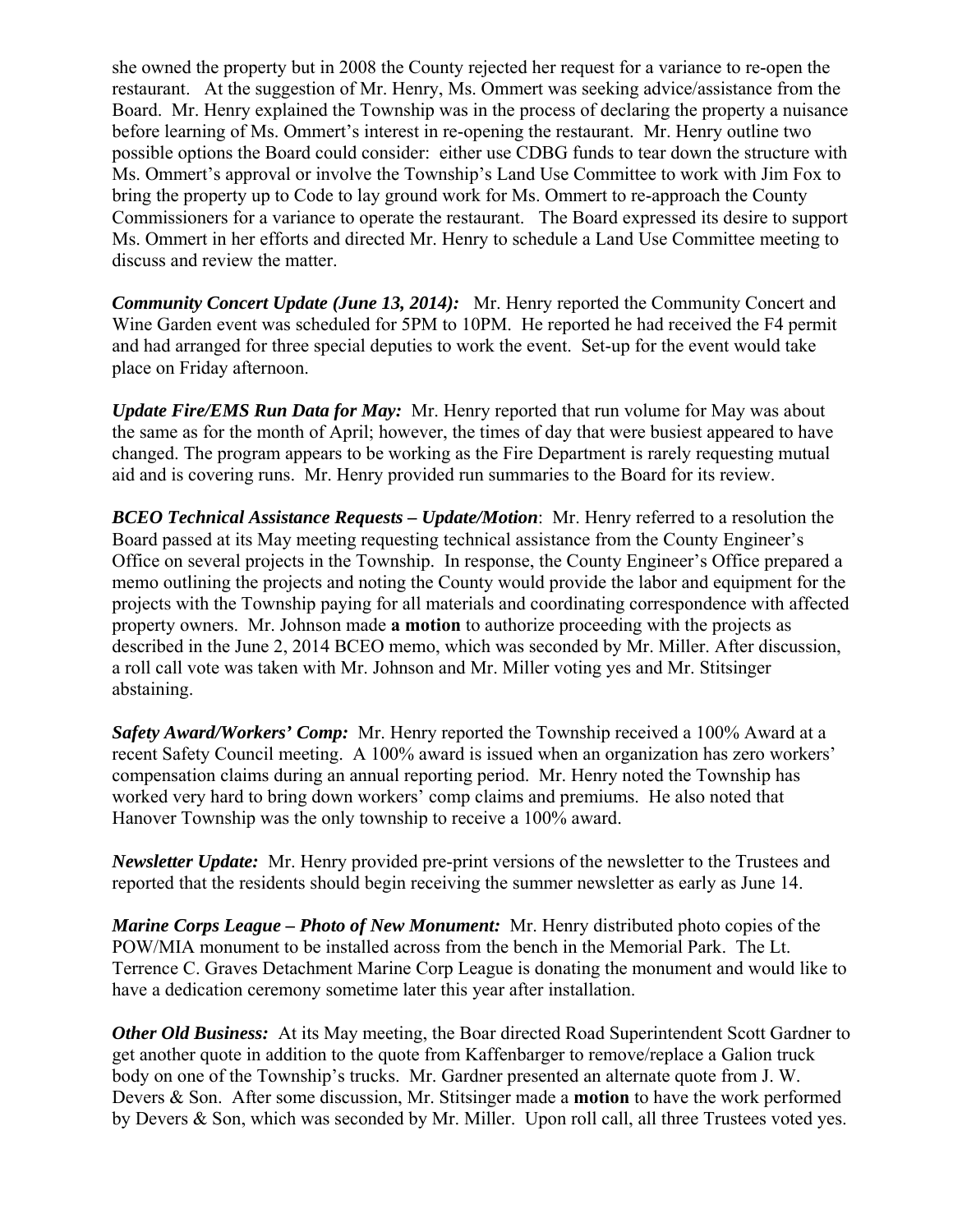Also under Other Old Business, Chief Clark reported a new EMT class will start on Saturday. Some of the students will be doing ride-alongs.

# *New Business*

*Resolution No. 38-14 Approve Renewal – BCSO Contract:* Mr. Henry explained the BCSO had not sent out the new contract. He noted that no revisions from the current contract were anticipated but he recommended tabling the resolution until the Township received the contract document. After some discussion, Mr. Miller made a **motion** to table Resolution No. 38-14 which was seconded by Mr. Stitsinger. Upon roll call, Mr. Miller and Mr. Stitsinger voted yes and Mr. Johnson abstained.

*Motion – Approve Kids Fest Expenses:* Mr. Henry reported that the Township will potentially receive several sponsorships for Kids Fest. Last year, Stony Run Enterprises, Reffitt's Garage & Towing, Meijer, Kroger, First Millville Baptist Church, Mike Tilton Family, Bruce Henry, Scott Gardner, and Julie Prickett contributed. Mr. Henry explained the event has already generally been approved by the Board but recommended a motion to allow for the paying of expenses minus any outside contributions. **A motion** was made by Mr. Miller, seconded by Mr. Johnson, to approve the expenditure of Township Funds to cover costs for Kids Fest scheduled for June 28, 2014. After discussion, the Fiscal Officer called for a roll call vote resulting in all three Trustees voting yes.

*Motion – Approve Rule Changes for Facility Rentals:* Mr. Henry explained that recently a problem was discovered that rule information regarding reservations and cancellations associated with renting the Community Center, Shelter #2 and Gazebo were inconsistent on the forms compared to the Township website information. Mr. Henry distributed information containing all the correct detail. Mr. Henry requested the Board approve the descriptions within that document outlining the Township's general rules. He noted these changes do not affect the park rules associated with use. This also does not affect the new rates to be effective September 2, 2014. **A motion** was made by Mr. Johnson, seconded by Mr. Stitsinger to approve the changes as reflected in yellow in the attachment associated with facility rentals as recommended by the Township Administrator. After discussion, the Fiscal Officer took a roll call vote with all three Trustees voting yes.

*Property Insurance – Recommendation – No Action Today:* Mr. Henry reported he was in the process of filing out the questionnaire for liability insurance coverage. Mr. Henry reported that OTARMA has done a good job, provides a rebate, and has been very responsive to Township claims. Mr. Henry stated that in his professional opinion OTARMA is offering the best deal to the Township. He also noted there is no requirement to solicit bids for liability insurance coverage. After some discussion, the Board directed Mr. Henry to keep the Township's liability insurance coverage with OTARMA.

# *Other New Business*

Chief Clark reported that he and Mr. Henry had been working with Cincinnati State College to make HTFD facilities a satellite for paramedic training. Chief Clark noted Cincinnati State would pay the Township for the use of the facilities.

Also under New Business, Mr. Miller asked Mr. Henry for an update on health insurance coverage. Mr. Henry stated the group's census had been completed and sent to Wichert, the Township's insurance broker. Mr. Henry noted the broker is looking at proposals from several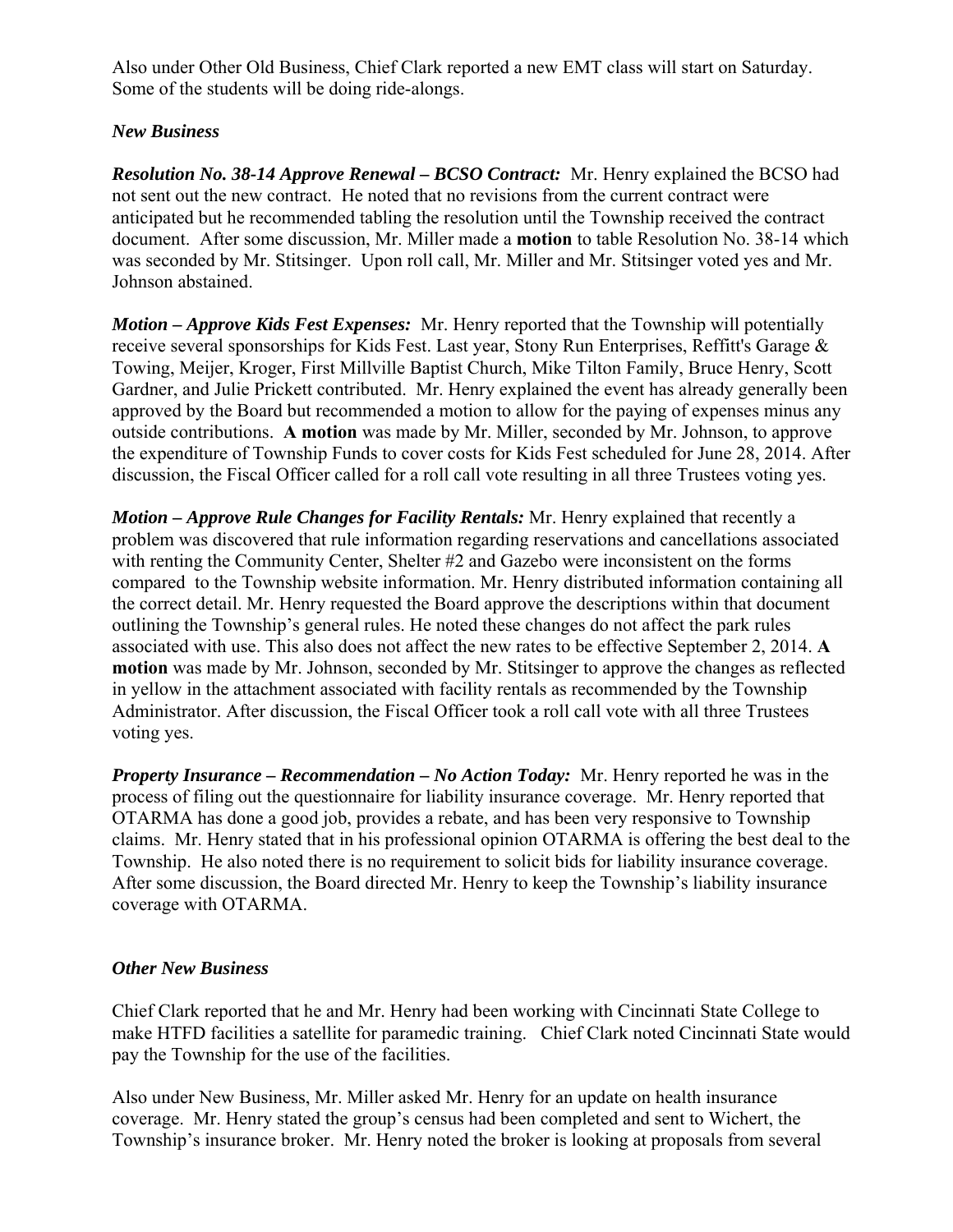carriers and is also reviewing a proposal to pool with other townships. Mr. Henry noted the Board would need to approve a new plan by December 1.

Also under New Business, Ms. Brosius reported that the Board will need to amend the Certificate of Resources to record the receipt of \$2800 from Mr. Bob Krieger and the expenditure of same to The Remains for its performance at the Community Concert. Mr. Henry noted a resolution would be needed for this purpose which would be titled *Resolution No. 39-14(A) Request Amended Certificate of Estimated Resources*. After some discussion, Mr. Johnson made a **motion** to adopt Resolution No. 39-14, which was seconded by Mr. Miller. Upon roll call, all three Trustees voted yes.

## **Resolution No. 39-14 (A)**

## **Amending the Certificate of Resources for Hanover Township and Adjusting Permanent Appropriations for the Balance of Fiscal Year 2014 To Reflect Additional Revenue for the General Fund**

*Whereas*, the Fiscal Officer reported on recent revenue adjustments as the result of revenues derived from revenue received from Robert Krieger for a Community Concert band sponsorship totaling \$2,800.00 for the General Fund 1000; and

*Whereas*, the Fiscal Officers recommends acknowledgement of the foregoing and amending the Revenue and Appropriation documents as well as establish the necessary accounting structure to accurately reflect the acceptance and expenditure of these additional funds; and

*Whereas*, the Board of Trustees concurs with the recommendation of the Fiscal Officer.

#### *Be it resolved by the Board of Trustees of Hanover Township Butler County, Ohio*

**Section I.** That to promote sound and efficient fiscal operations for the Township, the Certificate of Estimated Resources and Permanent Appropriations for Fiscal Year 2014 are hereby amended subject to the County Budget Commission approval reflecting the receipt of additional revenue for the General Fund 1000 as recommended by the Fiscal Officer to reflect revenue totaling \$2,800.00.

*Section II*. That the Fiscal Officer is authorized to take all necessary steps to implement said 2014 Revenue and Expenditure adjustments for the Permanent Appropriations and make payments accordingly.

The foregoing resolution was adopted in an open public meeting and is a reflection of the official action taken by the Board of Trustees of Hanover Township Butler County, Ohio on the  $10<sup>th</sup>$  day of June 2014.

| <b>Board of Trustees</b> | Vote | <b>Attest and Authenticate:</b> |
|--------------------------|------|---------------------------------|
| Fred J. Stitsinger       |      |                                 |
| Larry Miller             |      | Elizabeth A. Brosius            |
| Douglas J. Johnson       |      | Fiscal Officer/Clerk            |